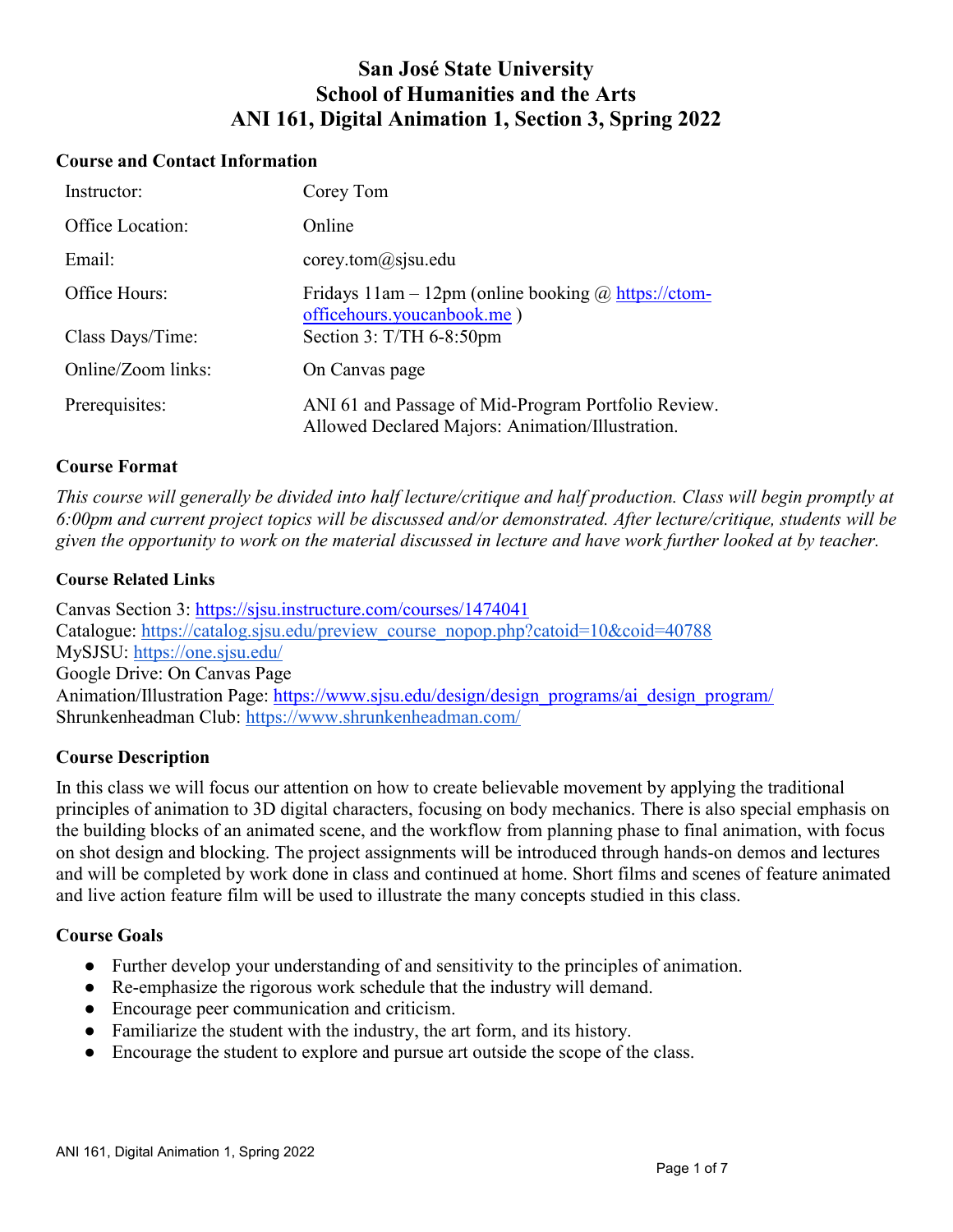### **Course Learning Outcomes (CLO)**

Upon successful completion of this course, students will be able to:

- Understand well the Maya workflow, and how to take a shot from design to final phase.
- Know how to block a shot using stepped and/or copied pairs techniques.
- Convey convincing weight, timing, and attitude in their body mechanics.
- Know how to apply the traditional principles of animation in order to produce believable movement.
- Introduce storytelling and character development to the scenes.

### **Required Text**

The Animator's Survival Kit, Richard Williams: [https://www.amazon.com/Animators-Survival-Kit-Principles-](https://www.amazon.com/Animators-Survival-Kit-Principles-Classical/dp/086547897X/)[Classical/dp/086547897X/](https://www.amazon.com/Animators-Survival-Kit-Principles-Classical/dp/086547897X/)

### **Other Readings**

Other texts and readings will be provided as the course progresses.

#### **Other technology requirements / equipment / material**

- A 3-button mouse! Maya works best with a 3-button mouse, so please make sure you're using one
- An external drive for storing data; (8 GB minimum recommended)
- Sketch book and pencils for drawing and note taking.
- Maya 2020+ installed on your computer (or you can use the remote login system)
- You will be required to shoot video reference for some of the assignments. Please be prepared to do so, making sure you have something to record video (most modern cell phones are just fine).
- You will need the ability to perform a simple film editing on your shots. I recommend Premiere Pro, available as part of the Adobe Creative Cloud (free for our students).
- RIGS: Body Mechanics Mega Pack from this site:<https://gumroad.com/l/xhRK/>

### **Attendance**

The class will meet promptly at 6:00pm online through Zoom. Every class will require the students to be sure all devices are working, and assignment or project progress should be ready for review on Syncsketch. Students are expected to attend class regularly. Lateness of over 15 minutes counts as an absence. Students with 3 or more consecutive non-justified absences will most likely fail the class – in three weeks we will cover a lot of ground and if you miss three consecutive weeks of classes it will be very difficult to catch up later. Please send me an email (preferably in advance) if you are unable to attend class.

A series of animation assignments, in-class exercises, in-progress grade checks, and weekly drawings will be assigned throughout the semester. All FINAL animation assignments must be posted to the class server ONE HOUR BEFORE CLASS for grading. In-class assignments and in-progress grades will be submitted during class. All animation work must be exported as .mov files. Students are responsible for previewing the animation file before posting to the server to ensure it plays correctly across platforms.

### **Labeling Work:**

- Video File Formatted: "LastName\_FirstName\_TestName" ex. Smith\_John\_Brick Drop.mp4
- Assignment Formatted: "LastName\_FirstName\_AssignmentName" ex: Smith\_John\_Animatic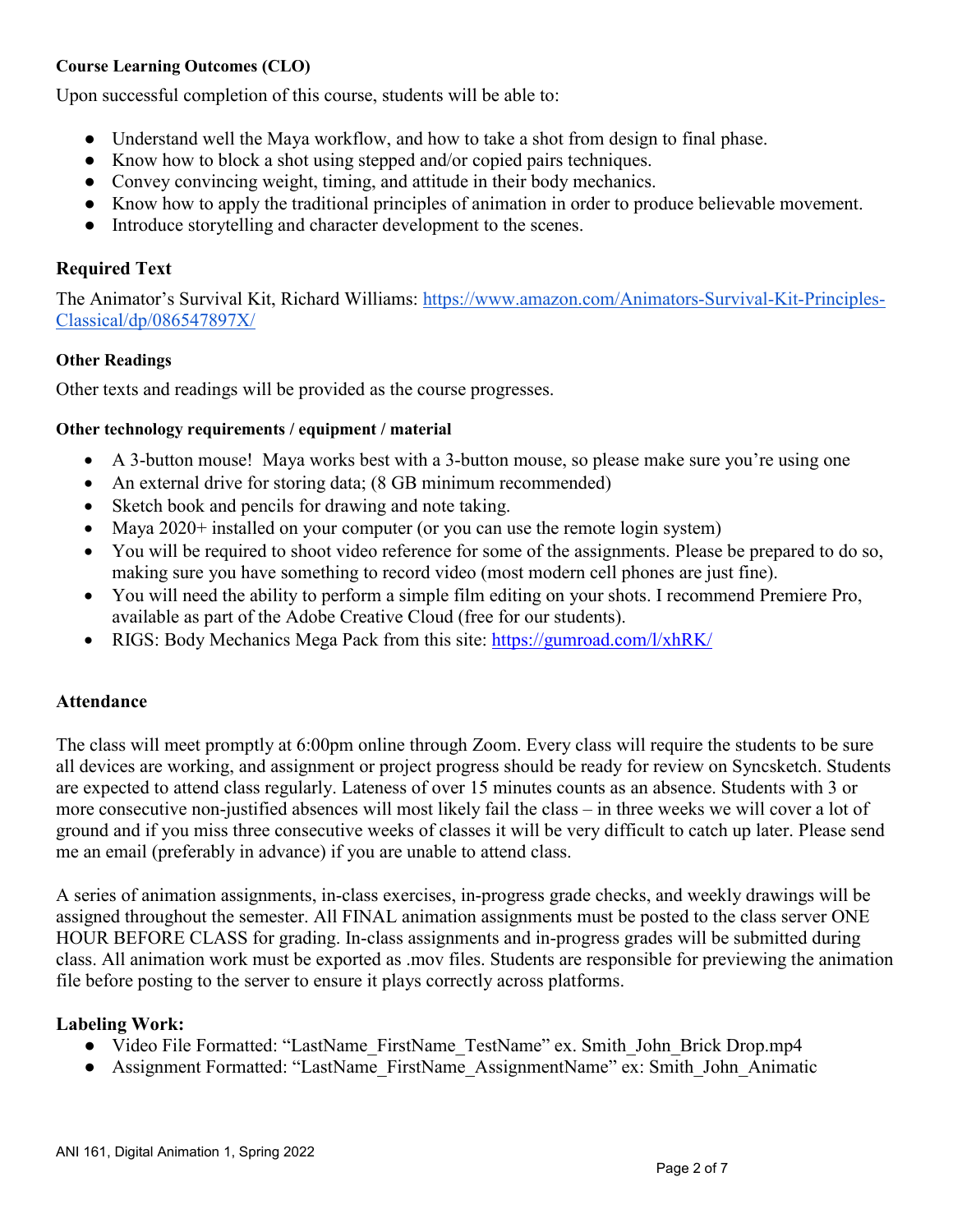# **Grading Policy**

There will be weekly assignments and required readings. Students should complete the weekly assignments and have them assembled as a progress reel at midterm, and then again at the end of the semester. Both the midterm and final reels will be graded, as well as participation in class. Grades will reflect a student's overall engagement with the course material from throughout the term, as determined by factors such as the quality and creativity of assignment work, class participation, progress and effort.

Students are expected to complete and hand in every assignment for the course. Deadline for assignments will be strictly observed. STUDENTS ARE RESPONSIBLE FOR KEEPING A DIGITAL COPY OF ALL SCENES AND ASSIGNMENTS. PLEASE BACKUP YOUR WORK OFTEN.

Grades will reflect a student's overall engagement with the course material from throughout the term, as determined by factors such as the quality and creativity of assignment work, class attendance, class participation, progress and effort. Students are responsible for maintaining an updated record of all completed assignments.

# **Grading breakdown**

Grades are given in points, but weighted for final grading accordingly to assignment group:

All Animation Projects account for a total 66% of your total grades

- Project 1 (Step to side): 10 points
- Project 2 (Jump): 20 points
- Project 3: (Throwing something): 20 points
- Project 4: (Choose your Scene) 30 points

All weekly Poses and Quick Studies scenes account for 18% of your grade:

- Poses: 10 points
- Quick Studies: 10 points

Participation accounts for 8% of your total grades:

• Effort and Participation: 10

Your final class reel compilation of all work done for this course accounts for 8% of your final grades:

- Final reel: 10 points
- •

# **Incomplete Grade Policy**

Students will only be granted an incomplete grade if they are going through exceptional situations that required them to miss a majority of classes, or important class milestones, for example experiencing a compelling family emergency and/or life crisis. If you receive an incomplete you must complete the work on your own and have one year to submit all final materials for consideration or your grade reverts to an FG.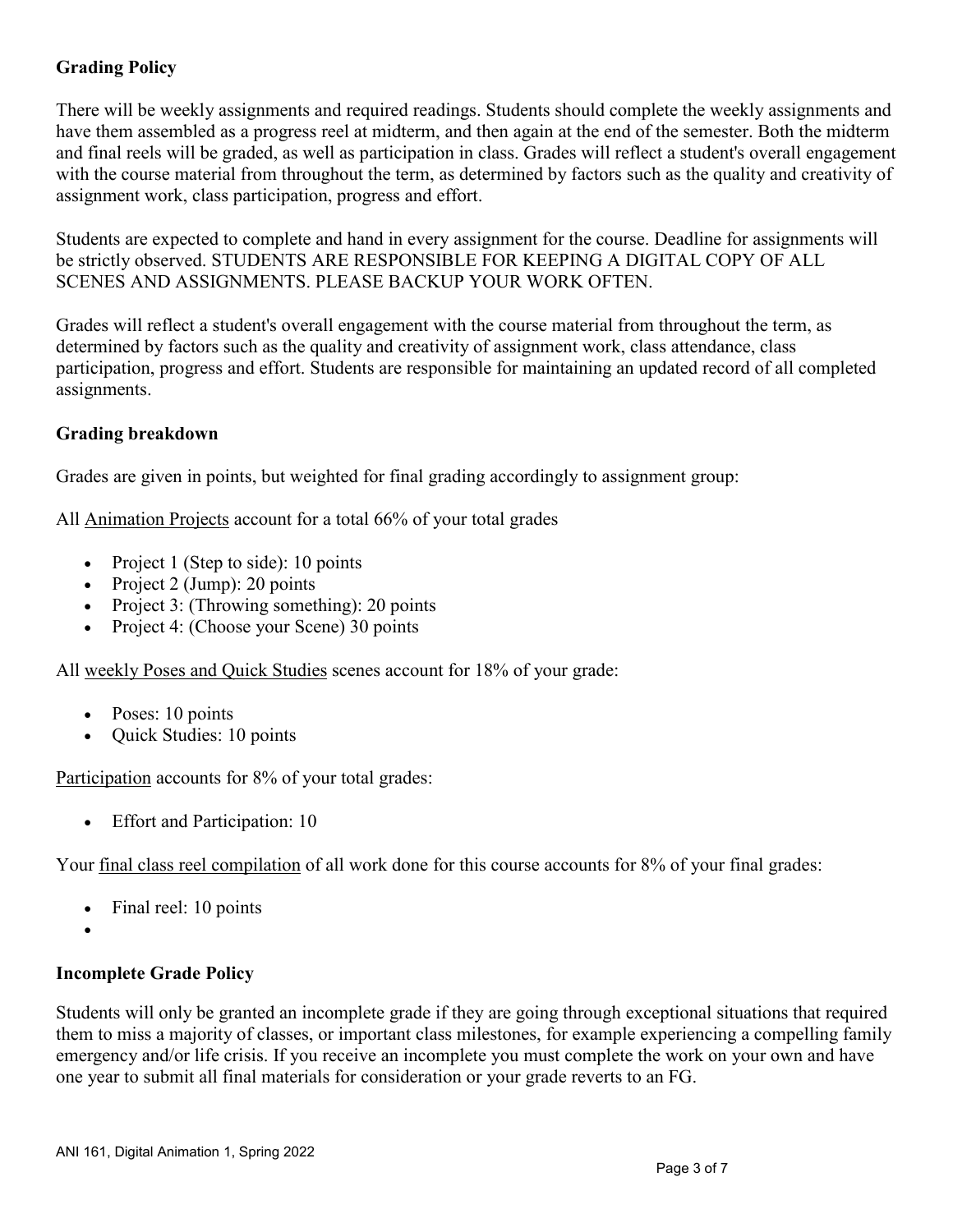| Grading Percentage Breakdown                                                                                                                                                                                                                                    | Please note:                                                                                                                                                                                                                                                                                                         |
|-----------------------------------------------------------------------------------------------------------------------------------------------------------------------------------------------------------------------------------------------------------------|----------------------------------------------------------------------------------------------------------------------------------------------------------------------------------------------------------------------------------------------------------------------------------------------------------------------|
| 94% and above $= A$<br>$93\% - 90\% = A$<br>$89\% - 87\% = B +$<br>$86\% - 84\% = B$<br>$83\% - 80\% = B$<br>$79\% - 77\% = C +$<br>$76\% - 74\% = C$<br>$173\% - 70\% = C$<br>$69\% - 67\% = D+$<br>$66\% - 64\% = D$<br>$63\% - 60\% = D$<br>below $60\% = F$ | A = Excellent or Superior; or top 10% (93 to 100) = 4.0<br>B = Above Average; or second $10\%$ (83-92) = 3.0<br>C = Average; or third $10\%$ (77-82) = 2.0<br>$D =$ Below average, minimum passing grade (69-76); or<br>fourth $10\% = 1.00$<br>F = Failure or Exceptionally Poor; or bottom $60\%$ (0-68) =<br>0.00 |

Students can consult their grades on Canvas for this class on an ongoing basis.

# **Online Class Protocol**

- Students must arrive to class on time with materials ready to work.
- Cell phones must be silenced.
- Turn your camera on, and keep it on during classes as much as possible
- Use your real name is your zoom screen (First name only is ok)
- Use Chat window sparsely, only when necessary
- Be courteous and helpful to others, keep private conversations quiet on the chat
- Please schedule office hours if you need help

# **Deadlines**

Deadlines for all assignments will be strictly observed. Please try your best to complete projects within the deadline and keep them in mind when organizing your homework schedule. Stay organized and fine-tune your time management skills!

This class requires a minimum or 10 hours a week dedicated to homework. Any less than that will hurt the quality of your work. You do need to put in the hours! In some weeks, expect to put MORE than 10 hours for completion of all homework.

# **Remote Access to SJSU's computer lab:**

If your computer doesn't meet hardware requirements to run Maya 2020, you have the option to use the computer labs on campus via remote login. All the information about remote login can be found here: [https://docs.google.com/spreadsheets/d/1NcOHPr7yYEHvfhAiWnZq-](https://docs.google.com/spreadsheets/d/1NcOHPr7yYEHvfhAiWnZq-HNqRo7TjrnQdwHZV8WKesI/edit?sp=sharing)[HNqRo7TjrnQdwHZV8WKesI/edit?sp=sharing](https://docs.google.com/spreadsheets/d/1NcOHPr7yYEHvfhAiWnZq-HNqRo7TjrnQdwHZV8WKesI/edit?sp=sharing)

Please review all the documents on the folder and let your instructor know if you have any questions.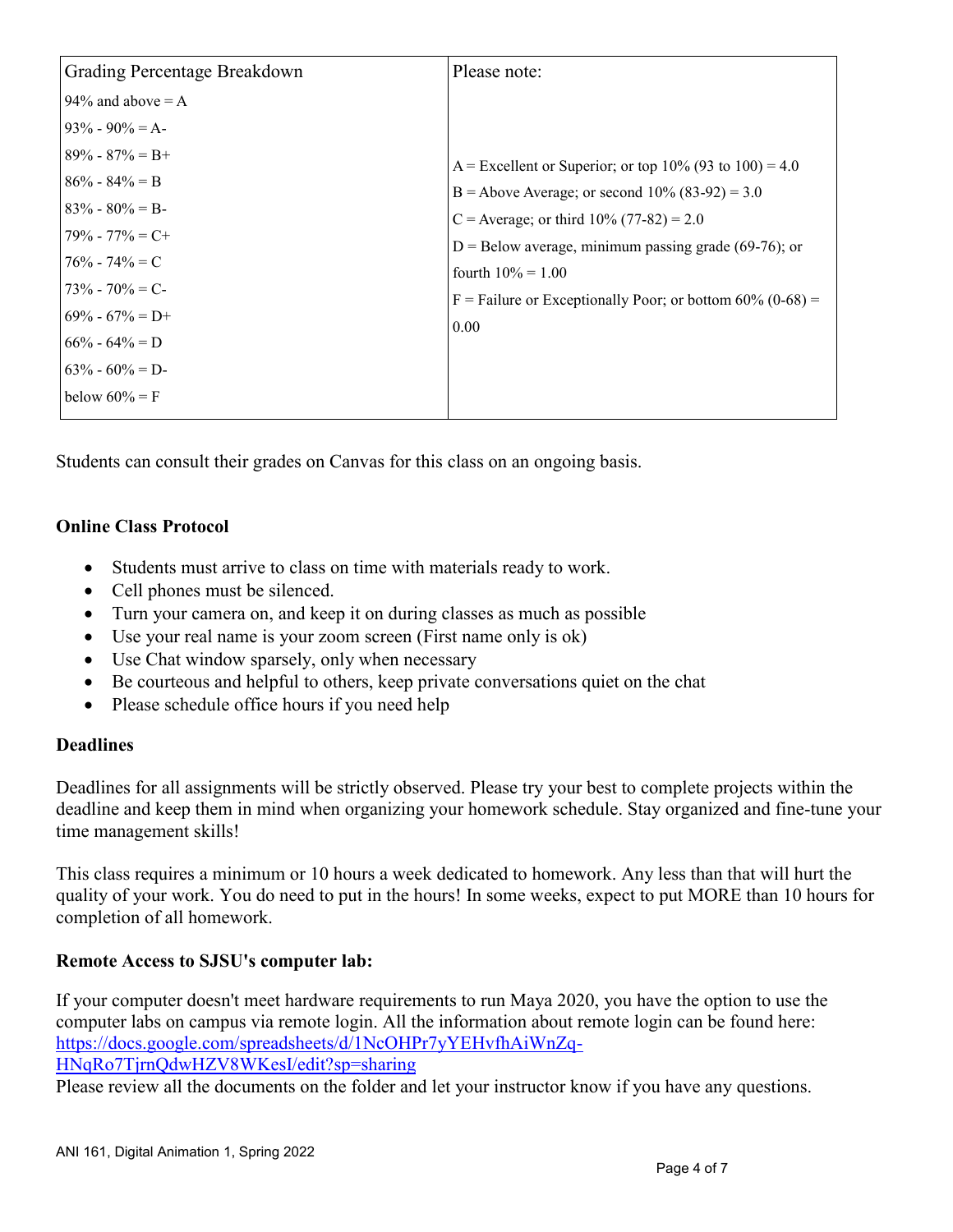# **University Policies**

Per [University Policy S16-9](http://www.sjsu.edu/senate/docs/S16-9.pdf) *(http://www.sjsu.edu/senate/docs/S16-9.pdf)*, relevant information to all courses, such as academic integrity, accommodations, dropping and adding, consent for recording of class, etc. is available on Office of Graduate and Undergraduate Programs' at the [Syllabus Information web page](http://www.sjsu.edu/gup/syllabusinfo/) . Make sure to visit this page, review and be familiar with these university policies and resources.

Students are responsible for understanding the policies and procedures about add/drop, grade forgiveness, etc. Refer to the current semester's Catalog Policies section at: <https://catalog.sjsu.edu/content.php?catoid=2&navoid=98>

Add/drop deadlines can be found on the current academic calendar web page located at: [https://www.sjsu.edu/provost/docs/Academic\\_Calendar-AY2021-22.pdf](https://www.sjsu.edu/provost/docs/Academic_Calendar-AY2021-22.pdf)

The Late Drop Policy is available at:<https://www.sjsu.edu/aars/policies/latedrops/policy/>

Students should be aware of the current deadlines and penalties for dropping classes. Information about the latest changes and news are available at the Advising Hub at:<https://www.sjsu.edu/advising/>

# **SJSU Counseling Services**

The SJSU Counseling Services is located on the corner of 7th Street and San Fernando Street, in Room 201, Administration Building. Professional psychologists, social workers, and counselors are available to provide consultations on issues of student mental health, campus climate or psychological and academic issues on an individual, couple, or group basis. To schedule an appointment or learn more information, visit Counseling Services website at [http://www.sjsu.edu/counseling.](http://www.sjsu.edu/counseling)

# **ANI 161 Fall 2021 Course Schedule**

*Schedule subject to change with notice through class meetings and Announcements in Canvas.*

| Week          | Date | <b>Topics, Readings, Assignments, Deadlines</b>                                    |
|---------------|------|------------------------------------------------------------------------------------|
|               | 1/27 | First Day!! Introductions, syllabus review, software prep, and class expectations. |
| 2             | 2/1  | Project 01: Magician - timing practice                                             |
|               |      | https://ani161.wordpress.com/2020/01/14/assignment-01/                             |
|               |      | Project 02: Magician touching hat. Instructions here:                              |
|               |      | https://ani161.wordpress.com/2020/01/17/magician-scene/                            |
| $\mathcal{D}$ | 2/3  | Assignment 01 Due:                                                                 |
|               |      | https://ani161.wordpress.com/category/assignments/assignment-01/                   |
| 3             | 2/8  | Project 03: Step to the Side or Turn Around. Work on the "part 01" section,        |
|               |      | instructions here: https://ani161.wordpress.com/2020/01/17/step-to-the-side-or-    |
|               |      | turn-around/                                                                       |

# **Course Schedule**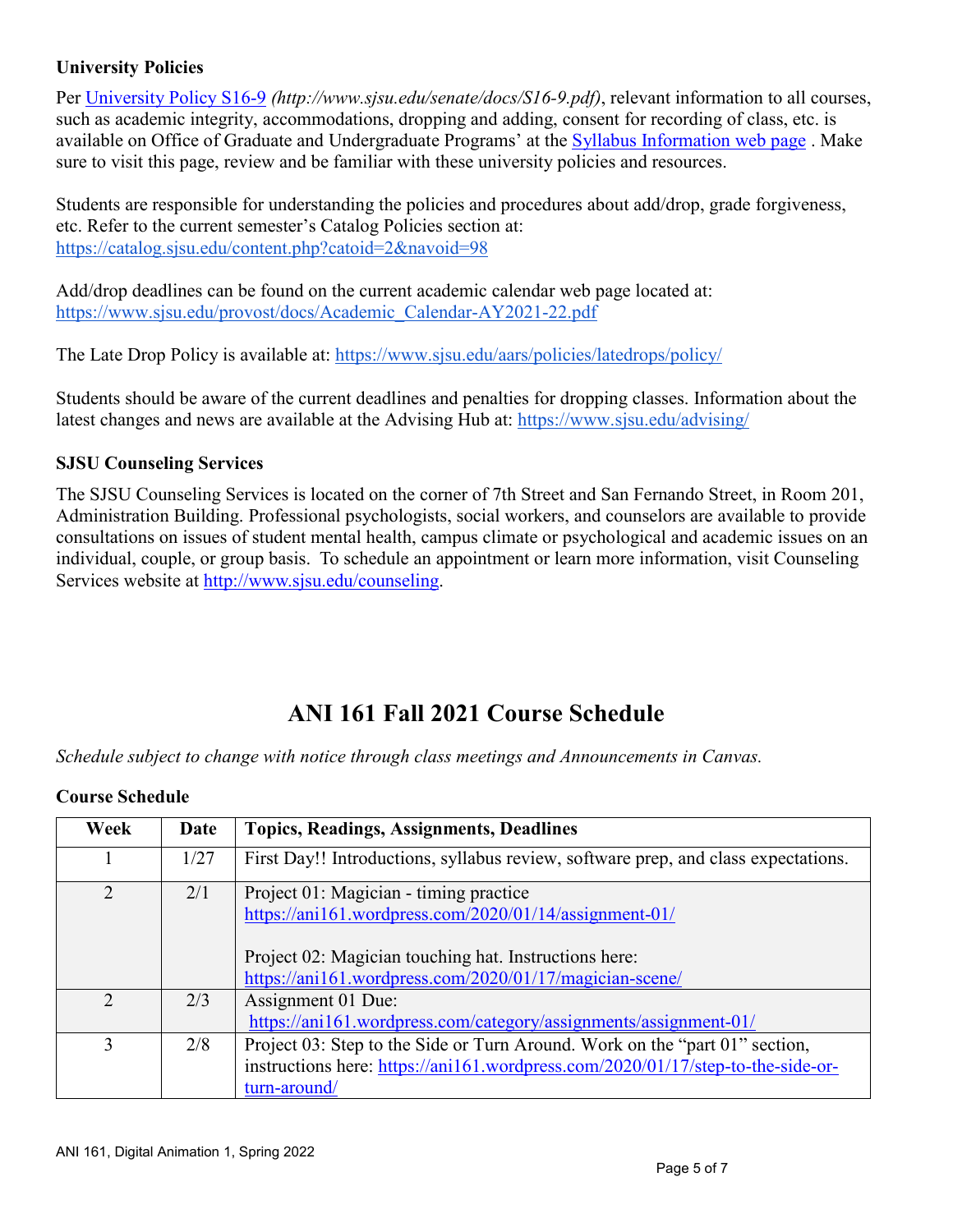| $\overline{3}$ | 2/10   | Assignment 02 Due:                                                                 |
|----------------|--------|------------------------------------------------------------------------------------|
|                |        | https://ani161.wordpress.com/2020/01/14/assignment-02/                             |
|                |        |                                                                                    |
|                |        | Project 03: Step to the Side or Turn Around. Work on the "part 02" section,        |
|                |        | instructions here: https://ani161.wordpress.com/2020/01/17/step-to-the-side-or-    |
|                |        | turn-around/                                                                       |
| $\overline{4}$ | 2/15   | Project 03: Step to the Side or Turn Around. Work on the "part 03" and "part 04"   |
|                |        | section, instructions here: https://ani161.wordpress.com/2020/01/17/step-to-the-   |
|                |        | side-or-turn-around/                                                               |
| $\overline{4}$ | 2/17   | Assignment 03 Due: https://ani161.wordpress.com/2020/01/16/assignments-03/         |
| 5              | 2/22   | Jumps, week 01                                                                     |
| 5              | 2/24   | Assignment 04 Due: https://ani161.wordpress.com/2020/01/16/assignment-04/          |
| 6              | 3/1    | Jumps, week 02                                                                     |
| 6              | 3/3    | Assignment 05 Due: https://ani161.wordpress.com/2020/01/16/assignment-05/          |
| $\tau$         | 3/8    | Jumps, week 03                                                                     |
| $\overline{7}$ | 3/10   | Assignment 06 Due: https://ani161.wordpress.com/2020/01/16/assignment-06/          |
| 8              | 3/15   | Throwing Scene week 1: https://ani161.wordpress.com/2020/01/17/throwing/           |
| 8              | 3/17   | Assignment 07 Due: https://ani161.wordpress.com/2020/01/16/assignment-07/          |
| 9              | 3/22   | Throwing Scene week 2: https://ani161.wordpress.com/2020/01/17/throwing/           |
| 9              | 3/24   | Assignment 08 Due: https://ani161.wordpress.com/2020/01/16/assignment-08/          |
| 10             | 3/29   | SPRING BREAK - No class                                                            |
| 10             | 3/31   | SPRING BREAK - No class                                                            |
| 11             | 4/5    | Throwing Scene week 3: https://ani161.wordpress.com/2020/01/17/throwing/           |
| 11             | 4/7    | Assignment 09 Due: https://ani161.wordpress.com/2020/01/16/assignment-09/          |
| 12             | 4/12   | Throwing Scene week 4: https://ani161.wordpress.com/2020/01/17/throwing/           |
| 12             | 4/14   | Assignment 10 Due: https://ani161.wordpress.com/2020/01/16/assignment-10/          |
| 13             | 4/19   | Group project week 01: https://ani161.wordpress.com/2020/01/17/group-<br>sequence/ |
| 13             | 4/21   | Work on group project in class.                                                    |
| 14             | 4/26   | Group project week 02: https://ani161.wordpress.com/2020/01/17/group-              |
|                |        | sequence/                                                                          |
| 14             | 4/28   | Work on group project in class.                                                    |
| 15             | 5/3    | Group project week 03: https://ani161.wordpress.com/2020/01/17/group-<br>sequence/ |
| 15             | 5/5    | Work on group project in class.                                                    |
| 16             | $5/10$ | Group project week 04: https://ani161.wordpress.com/2020/01/17/group-              |
|                |        | sequence/                                                                          |
|                |        |                                                                                    |